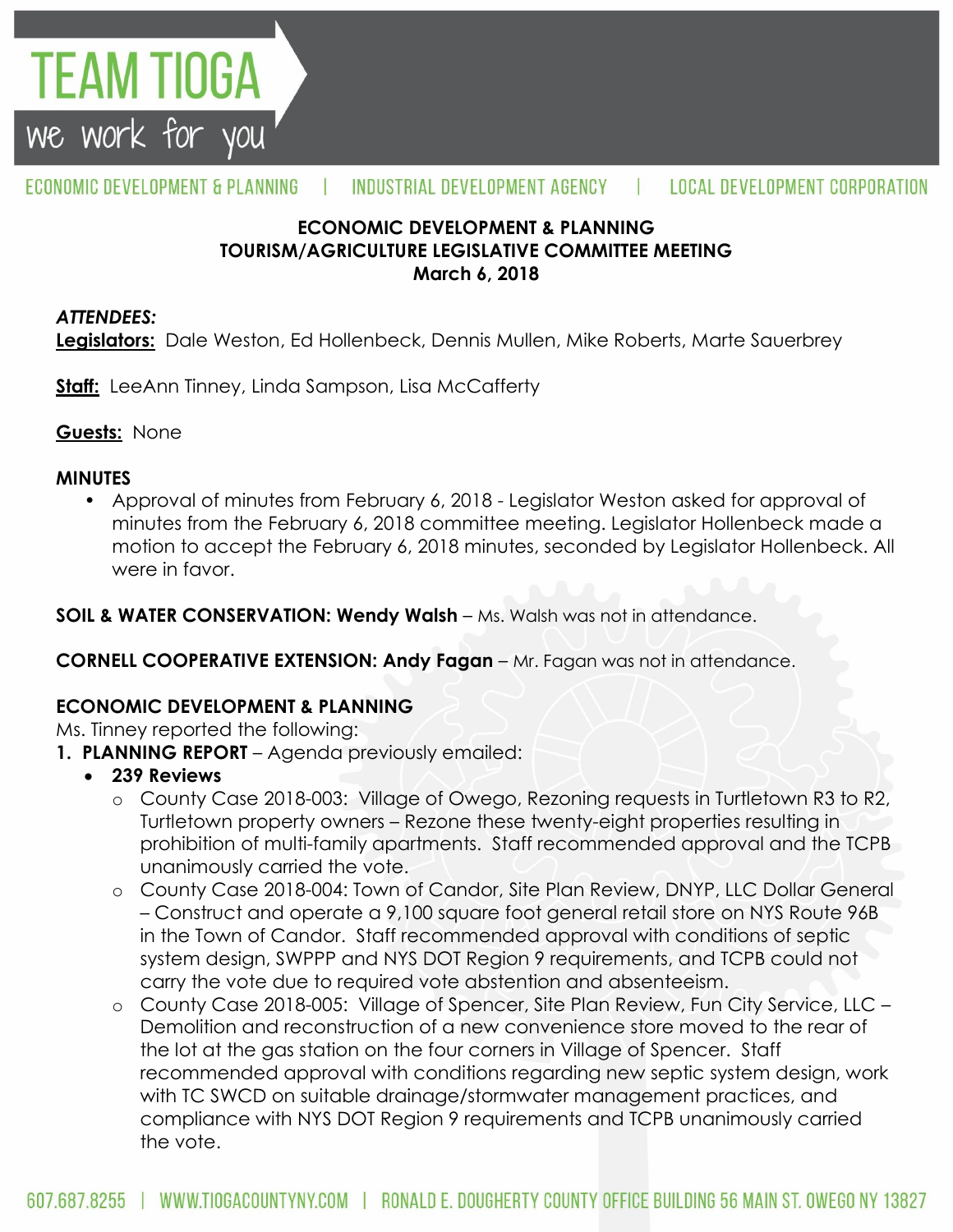- o County Case 2018-006: Village of Owego, Rezoning requests 233 249 Front Street R2 to R3, Niera and Lovelass – Rezone these properties to allow low-impact businesses in the petitioners' residential structures (a small retail venture and apartments, and a bed & breakfast/inn respectively). Staff recommended approval with the condition that the Code Enforcement Officer work with the Neira's to ensure that their retail business complies with the R1 regulations and definition of a home occupation. TCPB unanimously carried the vote.
- o County Case 2018-007NA: Town of Nichols, a lot density area variance, Tinney: Residential lot density variance request was sent back to the Town of Nichols Code Enforcement Officer without TCPB recommendation due to lack of Intermunicipal or countywide impacts.
- **Municipal Plans/Projects**  Ms. Jardine continues to provide assistance with the following:
	- o Town of Richford Assisting with an upcoming summer deadline Technical Assistance Grant from the Preservation League of NYS to fund an updated Building Condition Report on the Richford Graded School.
	- o Town of Nichols Produced a map of West River Road showing proposed street light installations on existing NYSEG electric poles for a February 28<sup>th</sup> public hearing.
- **Other** Ms. Jardine continues to contribute on the following projects:
	- o Working with the Tourism Office to plan Tioga County excursions and other arrangements for travel bloggers attending the Finger Lakes Wine Country hosted TBEX 2018 Conference in September.
	- o 2018 Annual Agricultural Districts Inclusions Held an Agricultural & Farmland Protection Board meeting to make recommendation on 122 acres added to the Owego/Nichols to Legislature. Public hearing is scheduled on March 8<sup>th</sup>; resolution to the Legislature for March 13<sup>th</sup> meeting.
	- o Hazard Mitigation Plan Update Tetratech contract was approved and signed on our end and was sent to Tetratech's NE operational office for their signature.
	- o Succession Planning Preparing for the second Institute for Advancement training session; the topic is Supervisor Training with an emphasis on evaluations and hiring.

## **Resolution**

C05-Authorize 2018 Requests for Inclusion of Land in Agricultural Districts

## **2. ECONOMIC DEVELOPMENT REPORT** – Ms. Tinney reported the following; agenda previously emailed:

- **Outreach**  The following companies were visited or meetings were attended:
	- o Tioga County Chamber of Commerce
		- Communication Workshop ED&P staff attended a Transformational Communication workshop on Friday, February 9th, put on by the Tioga County Chamber.
		- Annual Dinner ED&P staff attended the Tioga Chamber Annual Dinner on Thursday, February 15th; roll out re-brand of Team Tioga wearing Team Tioga Tshirts with video playing and promotional items displayed.
	- o Leadership Tioga Proceeding well; have had 2 sessions with 19 participants.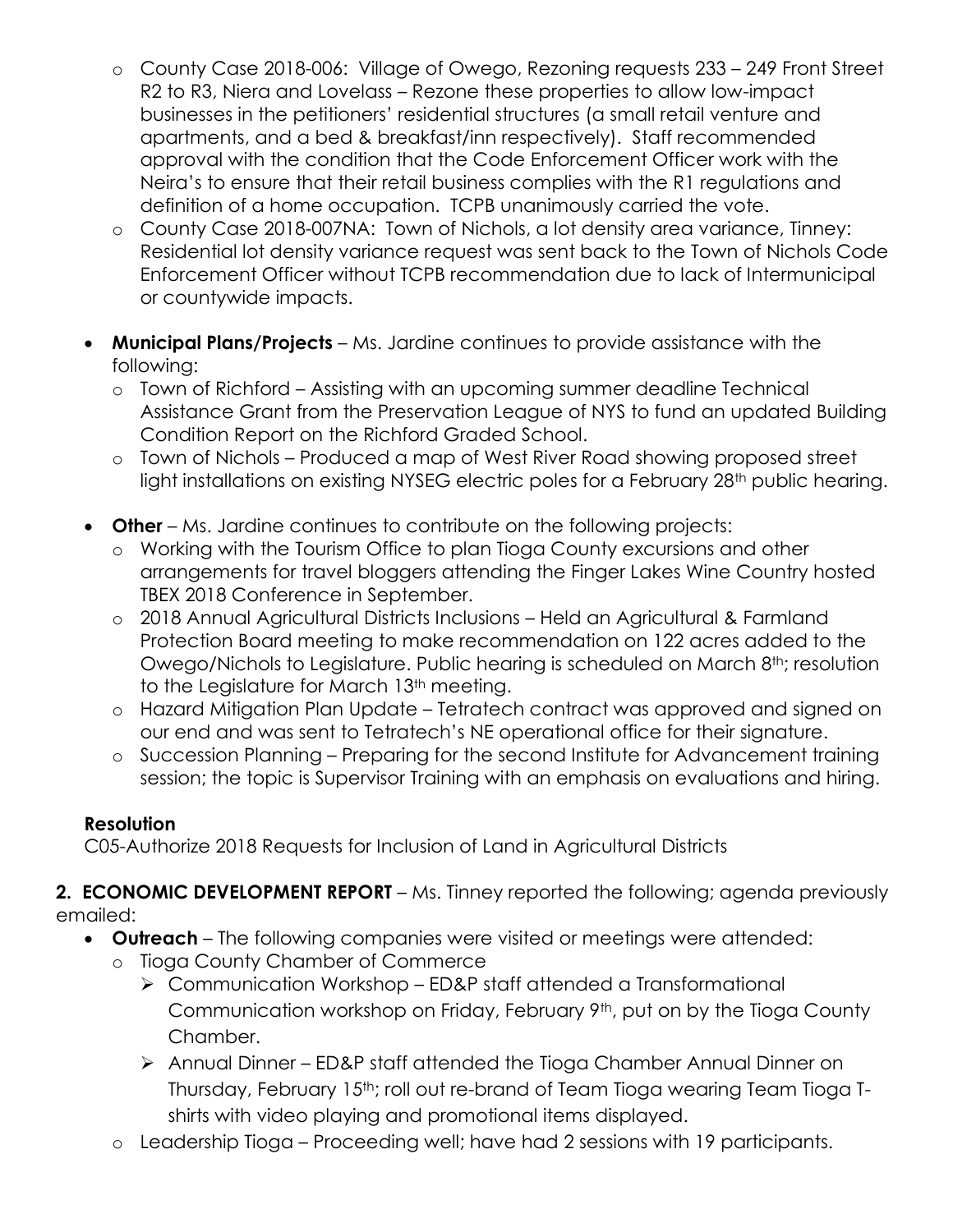- o Town of Nichols Attend meetings regularly; working on the purchase of 10 acres of property by the IDA. Contract signed, enviro testing in progress.
- o REAP- Working on revising this organization; there are concerns of policies not being followed properly. Ms. Woodburn has done extensive research and Ms. Tinney will be presenting to the REAP Board with suggestions on how to better function within policies moving forward.
- o Workforce Development Working closely with Sheri McCall and the Department of Labor; putting together a unique program that would involve a public & private partnership. This program involves contributions from local industries to assist in paying for instructors to train people with guaranteed employment at the end of the training, the first being for CNC training. This will include a pay scale they could work towards.
- o STREDC Monthly meeting attended.
- o Regional Council
	- $\triangleright$  Executive Committee met recently; getting ready for the next round of CFA.
- o ST8 CEDs planning Known as STERPDB (Southern Tier East Regional Planning Development Board), they are rebranding to ST8 (Southern Tier 8); representing 8 counties. Ms. Tinney is involved in the Comprehensive Economic Development (CED) planning document that is being produced from this group.
- o Community Bank Met with new people from Community Bank.
- o Lt. Gov. K. Hochul This event was canceled due to weather.
- o Greater Valley Chamber of Commerce (GVCC) Met with Eleanor Hill at GVCC, their annual dinner is coming up on March 21st; will roll out Team Tioga at this event.
- o Tioga State Bank Several meetings with the Ag person at Tioga State Bank. Visited two Amish Farms in Candor; very good meetings.

# **Project Updates**

- o Gateway Construction on going.
- o Parkview Construction commencing.
- o Owego Freehold Continue working on the engineering of site fill. Conflicting information on what can be done to fill the hole and different interpretations of what DEC will allow to fill the hole due to flood plain regulations. Hope to have this resolved soon.
- o Owego Gardens 2 Permitting process commencing; will be submitting a PILOT application in the next week or so.
- o AgZeit Project Providing information for a company looking for a possible site in Tioga County.
- o Project Steel Tioga County site not selected; project went to Broome County due to proximity to Albany.
- o Village of Owego NY Main Street CFA 2018 application. Ms. Saraceno presented to the Village of Owego Board on March 5<sup>th</sup> regarding this NY Main Street application for the North Avenue area. The village voted in favor. A resolution will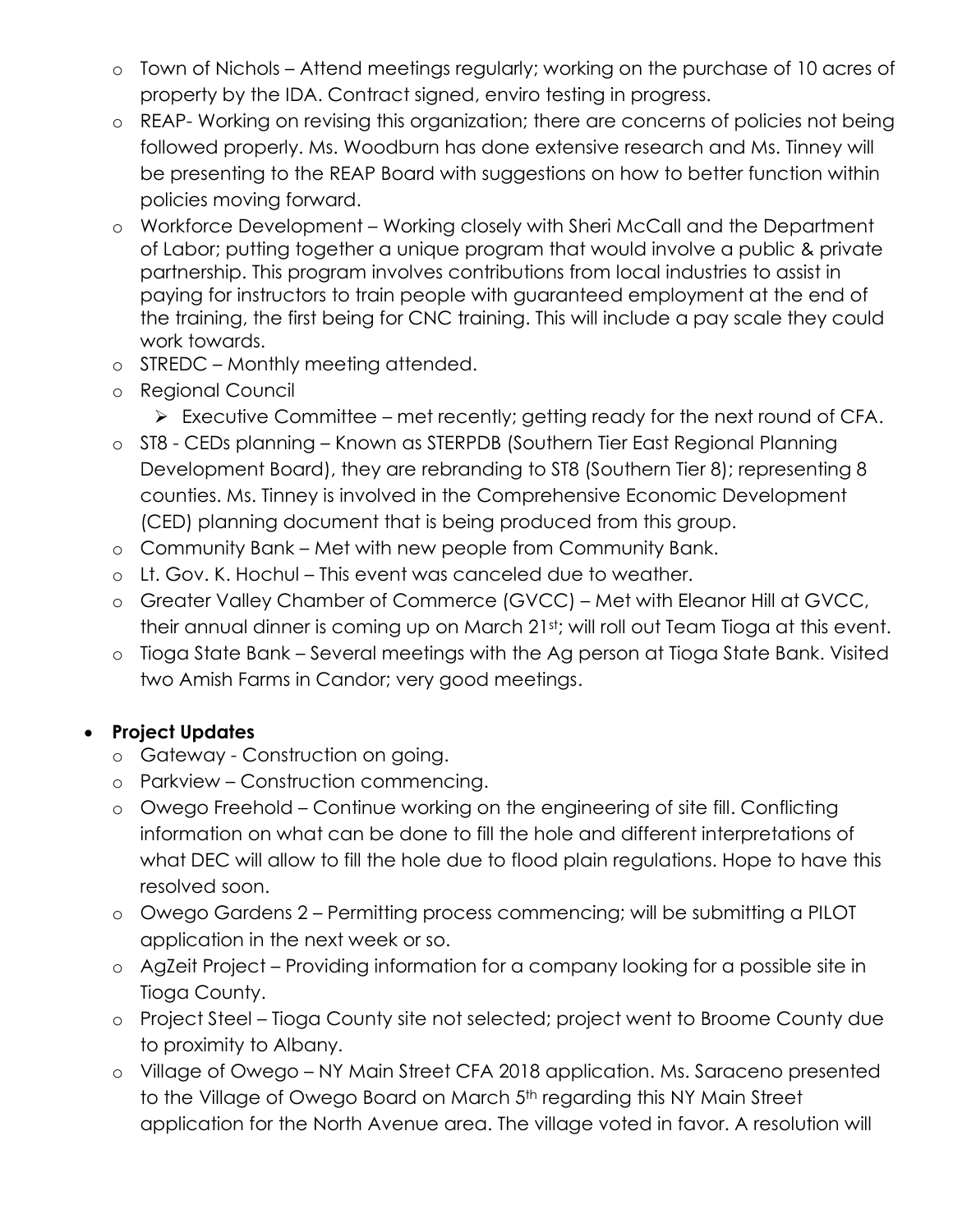be presented next month looking for permission to apply for NYS Main Street funding on behalf of the village.

## **State Leads**

o Project Lion Electric – Submitted the Lounsberry site information; 300 jobs associated with this project. Still waiting for a response.

# **Ag Economic Development**

- o Ag Advisory Committee (W. Walsh, A. Fagan, E. Jardine, L. Tinney) Meetings continue.
- o Ag Ec Dev Specialist Search
	- $\triangleright$  There were 3 responses to the ad for this position, 3 interviews conducted and one will be returning for a second interview on Thursday, March 8<sup>th</sup>.

# **Other**

- o Tioga County Succession Planning Team The next class will be March 21st; the first session was successful. There are 19 participants. Legislative Chair Sauerbrey mentioned one of the participants attended an administrative meeting this morning, a requirement of the class, and said they did a nice job presenting on a project they were working on.
- o Tioga County Business Services Team 2018 Job Fair will be held March 7<sup>th</sup> at the Treadway; 110 businesses registered to participate.
- o IDA/Tioga Opportunities/ED&P- Housing Study roll out on Wednesday, March 7th at 3:00PM in Hubbard Auditorium. Ms. Tinney invited everyone on the committee and encouraged all to attend.

Not on the agenda, Ms. Tinney reported having contact with Adam Weitsman at Upstate Shredding. Mr. Weitsman is again interested in purchasing the property at the end of Corporate Drive. The first time his interest was expressed an appraisal was done. Once the appraisal that was completed there was a feeling from this committee that the property was worth more, so it never moved forward with a sale. Ms. Tinney would like to put a package together with the old appraisal as well as a map and present it to this committee to see what everyone thinks now. This package will include what Mr. Weitsman's intentions are for the lot. All were in agreement to revisit the project.

Mr. Weitsman is also looking for additional property to put a refueling station on and has inquired about the two acres on the corner. Ms. Tinney spoke to Mr. Hammond about this and he suggested another location that might better suit this project. There is property available between the fire station and Corporate Drive owned by the fire department and they are interested in selling. This is the property we are going to present to Mr. Weitsman for the refueling station.

o Car servicing chargeback to ED&P – Ms. Tinney had Mr. Hammond research the hours of maintenance for the two cars that the ED&P Department maintain. There were 6 hours in 2017, at \$67.42 an hour, equaling \$404.52. If the change being talked about were to happen this would a charge to the ED&P budget going forward. Ms. Sampson manages the two cars for this building. These cars are not just used by ED&P, but by the Treasurer's Office, Personnel, Real Property and others.